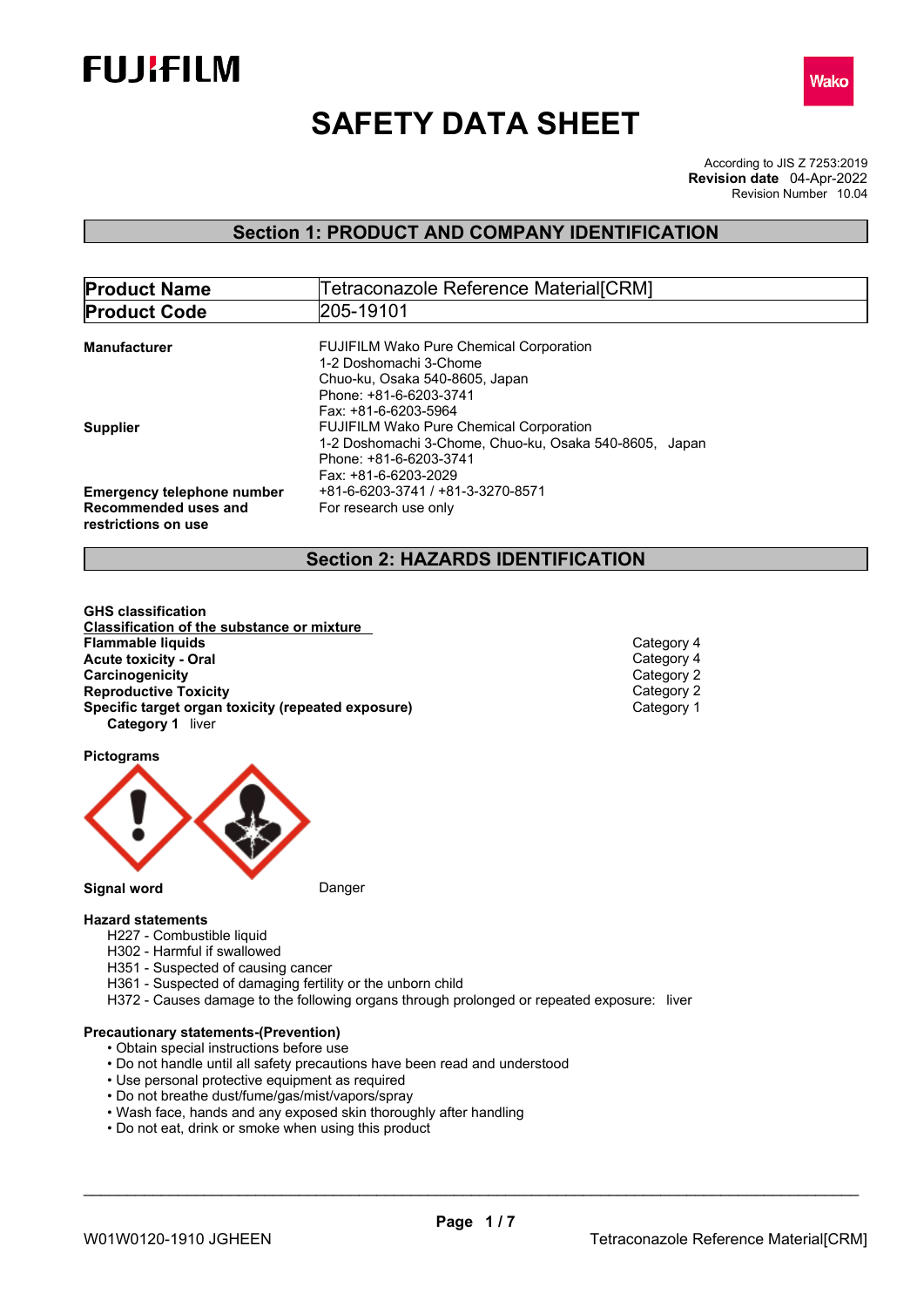• Keep away from heat, hot surfaces, sparks, open flames and other ignition sources. No smoking

### **Precautionary statements-(Response)**

- IF exposed or concerned: Get medical advice/attention
- IF SWALLOWED: Call a POISON CENTER or doctor/physician if you feel unwell
- Rinse mouth
- In case of fire: Use CO2, dry chemical, or foam for extinction
- **Precautionary statements-(Storage)**
	- Store locked up

• Store in a well-ventilated place. Keep cool

- **Precautionary statements-(Disposal)**
	- Dispose of contents/container to an approved waste disposal plant

## **Others**

**Other hazards** Not available

## **Section 3: COMPOSITION/INFORMATION ON INGREDIENTS**

**Single Substance or Mixture** Substance

## **Formula** C13H11Cl2F4N3O

| <b>Chemical Name</b>                            | Weight-% | Molecular weight        | <b>ENCS</b>                          | <b>ISHL No.</b> | <b>CAS RN</b>                |
|-------------------------------------------------|----------|-------------------------|--------------------------------------|-----------------|------------------------------|
| l etraconazole                                  | 98.0     | 272.15<br><u>JIL.IJ</u> | N/A                                  | N/A             | --<br>10001<br>ZO 1-<br>ں- 1 |
| <b>ISHL</b><br><b>Note</b><br>้ <b>No</b><br>on | the      | table                   | means announced chemical substances. |                 |                              |

**Impurities and/or Additives**: Not applicable

## **Section 4: FIRST AID MEASURES**

#### **Inhalation**

Remove to fresh air. If symptoms persist, call a physician.

## **Skin contact**

Wash off immediately with soap and plenty of water. If symptoms persist, call a physician.

#### **Eye contact**

IF IN EYES: Rinse cautiously with water for several minutes. Remove contact lenses, if present and easy to do. Continue rinsing. Immediate medical attention is required.

#### **Ingestion**

Rinse mouth. Never give anything by mouth to an unconscious person. Call a physician or poison control center immediately. Do not induce vomiting without medical advice.

#### **Protection of first-aiders**

Use personal protective equipment as required.

**Section 5: FIRE FIGHTING MEASURES**

## **Suitable extinguishing media**

Water spray (fog), Carbon dioxide (CO2), Foam, Extinguishing powder, Sand

#### **Unsuitable extinguishing media**

## No information available

## **Specific hazards arising from the chemical product**

Thermal decomposition can lead to release of irritating and toxic gases and vapors. Vapors may form explosive mixtures with air

## **Special extinguishing method**

## No information available

## **Special protective actions for**

## **fire-fighters**

Use personal protective equipment as required.Firefighters should wear self-contained breathing apparatus and full firefighting turnout gear.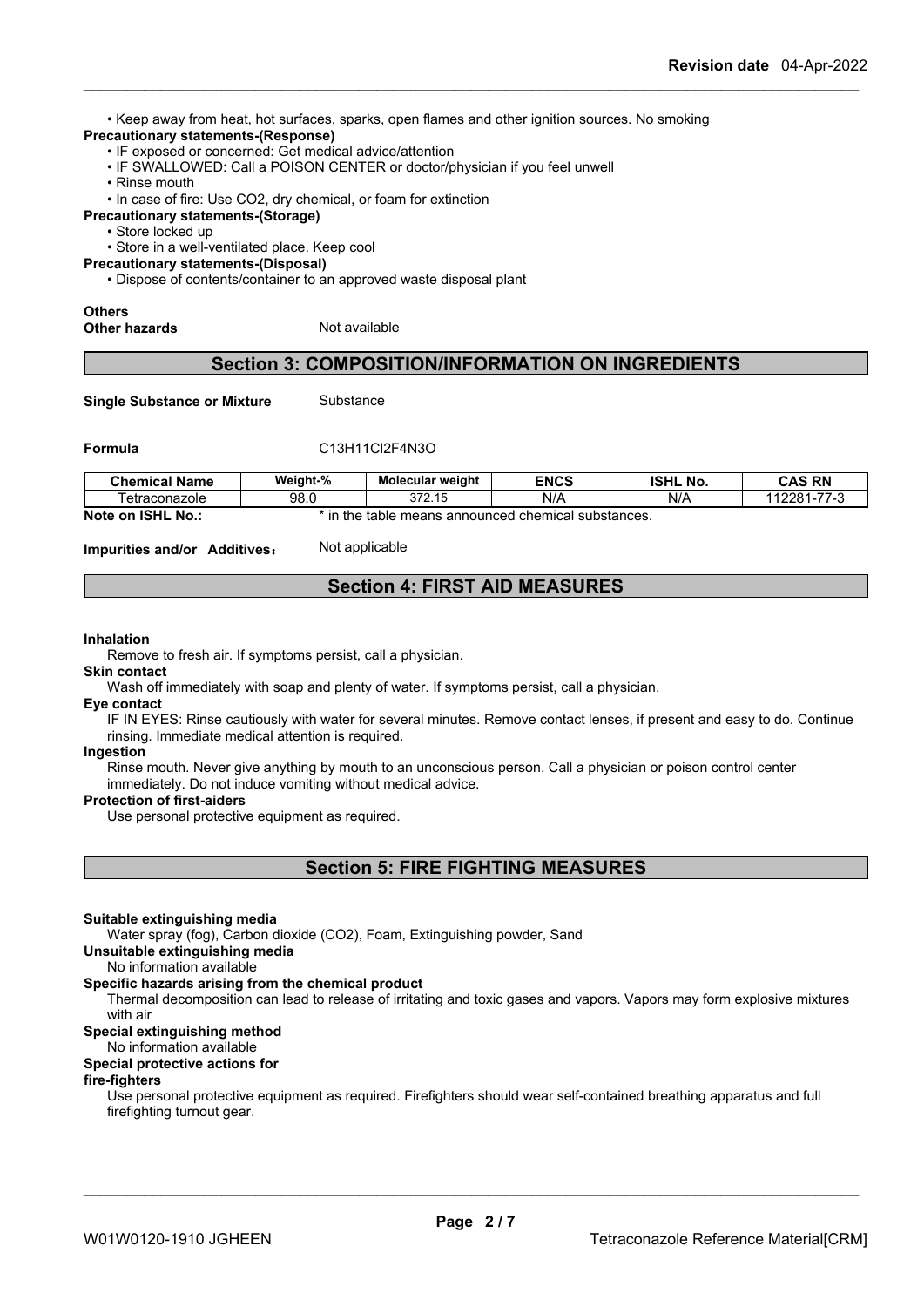## **Section 6: ACCIDENTAL RELEASE MEASURES**

#### **Personal precautions, protective equipment and emergency procedures**

For indoor, provide adequate ventilation process until the end of working. Deny unnecessary entry other than the people involved by, for example, using a rope. While working, wear appropriate protective equipments to avoid adhering it on skin, or inhaling the gas. Work from windward, and retract the people downwind.

#### **Environmental precautions**

To be careful not discharged to the environment without being properly handled waste water contaminated.

**Methods and materials for contaminent and methods and materials for cleaning up**

Absorb dry sand, earth, sawdust and the waste. Collect empty container that can be sealed.

## **Recoverly, neutralization**

## No information available

## **Secondary disaster prevention measures**

Clean contaminated objects and areas thoroughly observing environmental regulations.

## **Section 7: HANDLING AND STORAGE**

## **Handling**

#### **Technical measures**

Highly flammable. Avoid contact with high temperature objects, spark, and strong oxidizing agents. Use with local exhaust ventilation.

#### **Precautions**

Do not rough handling containers, such as upsetting, falling, giving a shock, and dragging Prevent leakage, overflow, and scattering. Not to generate steam and dust in vain. Seal the container after use. After handling, wash hands and face, and then gargle In places other than those specified, should not be smoking or eating and drinking Should not be brought contaminated protective equipment and gloves to rest stops Deny unnecessary entry of non-emergency personnel to the handling area

#### **Safety handling precautions**

Take necessary action to avoid static electricity discharge (which might cause ignition of organic vapors). Use personal protective equipment as required. Avoid contact with skin, eyes or clothing.

## **Storage**

## **Safe storage conditions**

**Safe packaging material** Glass **Incompatible substances** Strong oxidizing agents

**Storage conditions** Keep container protect from light tightly closed. Store in a cool (2-10 °C) place.

## **Section 8: EXPOSURE CONTROLS/PERSONAL PROTECTION**

## **Engineering controls**

In case of indoor workplace, seal the source or use a local exhaust system. Provide the safety shower facility, and handand eye-wash facility. And display their position clearly.

**Exposure limits** This product, as supplied, does not contain any hazardous materials with occupational exposure limits established by the region specific regulatory bodies.

## **Personal protective equipment**

**Respiratory protection** gas mask for organic gas **Hand protection**<br> **Eve protection**<br> **Eve protection**<br> **Eve protection**<br> **Eve protection** protective eyeglasses or chemical safety goggles<br>Long-sleeved work clothes

**Skin** and body protection **General hygiene considerations**

Handle in accordance with good industrial hygiene and safety practice.

## **Section 9: PHYSICAL AND CHEMICAL PROPERTIES**

**Form**

**Turbidity Clear** 

**Color Color Color Color Color Color Color Color Color Color Color Color Color Color Color Color Color Color Color Color Color Color Color Color Color Color Color Color**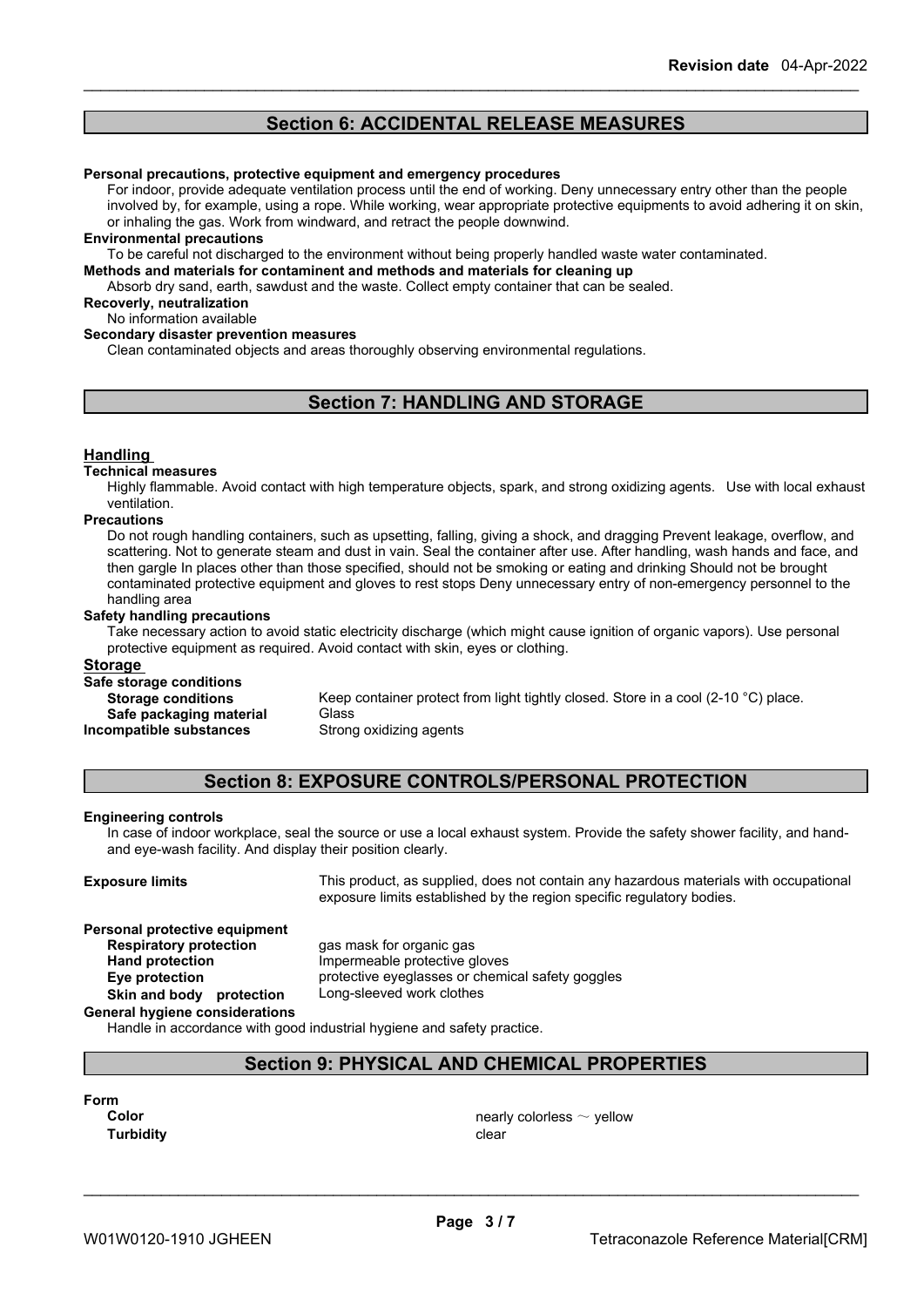**Appearance** liquid<br> **Odor** no da **Odor** no data available **Melting point/freezing point** 6 °C **Boiling point, initial boiling point and boiling range<br>Flammability Flamma** Combustible liquid<br>no data available **Evaporation rate:**<br> **Elammability (solid. gas):**<br> **Elammability (solid. gas):**<br> **Elammability (solid. gas): Flammability** (solid, gas): **Upper/lower flammability or explosive limits Upper:** no data available **Lower:** no data available **Flash point point** *point point point point point point point point point point point point point point point point point point point point* **Auto-ignition temperature:**<br> **Decomposition temperature:** Network and the modata available **Decomposition temperature:**<br>pH no data available<br>no data available **Viscosity (coefficient of viscosity)** no data available **Dynamic viscosity**<br>Solubilities acetone : soluble . water : Very slightly soluble . **n-Octanol/water partition coefficient:(log Pow)** 3.1 **Vapour pressure value of the contract of the contract of the contract of the contract of the contract of the contract of the contract of the contract of the contract of the contract of the contract of the contract of th Specific Gravity / Relative density** 1.459 g/mL<br> **Vapour density** 1.459 available **Vapour density Particle characteristics** no data available

## **Section 10: STABILITY AND REACTIVITY**

#### **Stability**

**Reactivity no data available Chemical stability** May be altered by light. **Hazardous reactions** None under normal processing **Conditions to avoid** Extremes of temperature and direct sunlight, Heat, flames and sparks, static electricity, spark **Incompatible materials** Strong oxidizing agents **Hazardous decomposition products**

Carbon monooxide (CO), Carbon dioxide (CO2), Nitrogen oxides (NOx), Halides

## **Section 11: TOXICOLOGICAL INFORMATION**

## **Acute toxicity**

| <b>Chemical Name</b> | Oral LD50                           | <b>Dermal LD50</b> | <b>Inhalation LC50</b> |
|----------------------|-------------------------------------|--------------------|------------------------|
| Tetraconazole        | ,030 mg/kg (Rat, Male)              | N/A                | N/A                    |
|                      | $\mu$ ,248 mg/kg (Rat, F<br>Female) |                    |                        |

| <b>Chemical Name</b> | Acute toxicity -oral- source<br>information | information             | Acute toxicity -dermal- source   Acute toxicity -inhalation gas-<br>source information |
|----------------------|---------------------------------------------|-------------------------|----------------------------------------------------------------------------------------|
| Tetraconazole        | Based on the NITE GHS                       | Based on the NITE GHS   | Based on the NITE GHS                                                                  |
|                      | Iclassification results.                    | classification results. | Iclassification results.                                                               |

| <b>Chemical Name</b> | <b>Acute toxicity -inhalation</b> | <b>Acute toxicity -inhalation dust-Acute toxicity -inhalation mist-</b> |                          |
|----------------------|-----------------------------------|-------------------------------------------------------------------------|--------------------------|
|                      | vapor-source information          | source information                                                      | source information       |
| Tetraconazole        | Based on the NITE GHS             | Based on the NITE GHS                                                   | Based on the NITE GHS    |
|                      | classification results.           | Iclassification results.                                                | Iclassification results. |

**Skin irritation/corrosion**

| <b>Chemical Name</b>           | <b>Skin corrosion/irritation source information</b> |  |
|--------------------------------|-----------------------------------------------------|--|
| Tetraconazole                  | Based on the NITE GHS classification results.       |  |
| Serious eye damage/ irritation |                                                     |  |
| <b>Chemical Name</b>           | Serious eye damage/irritation source information    |  |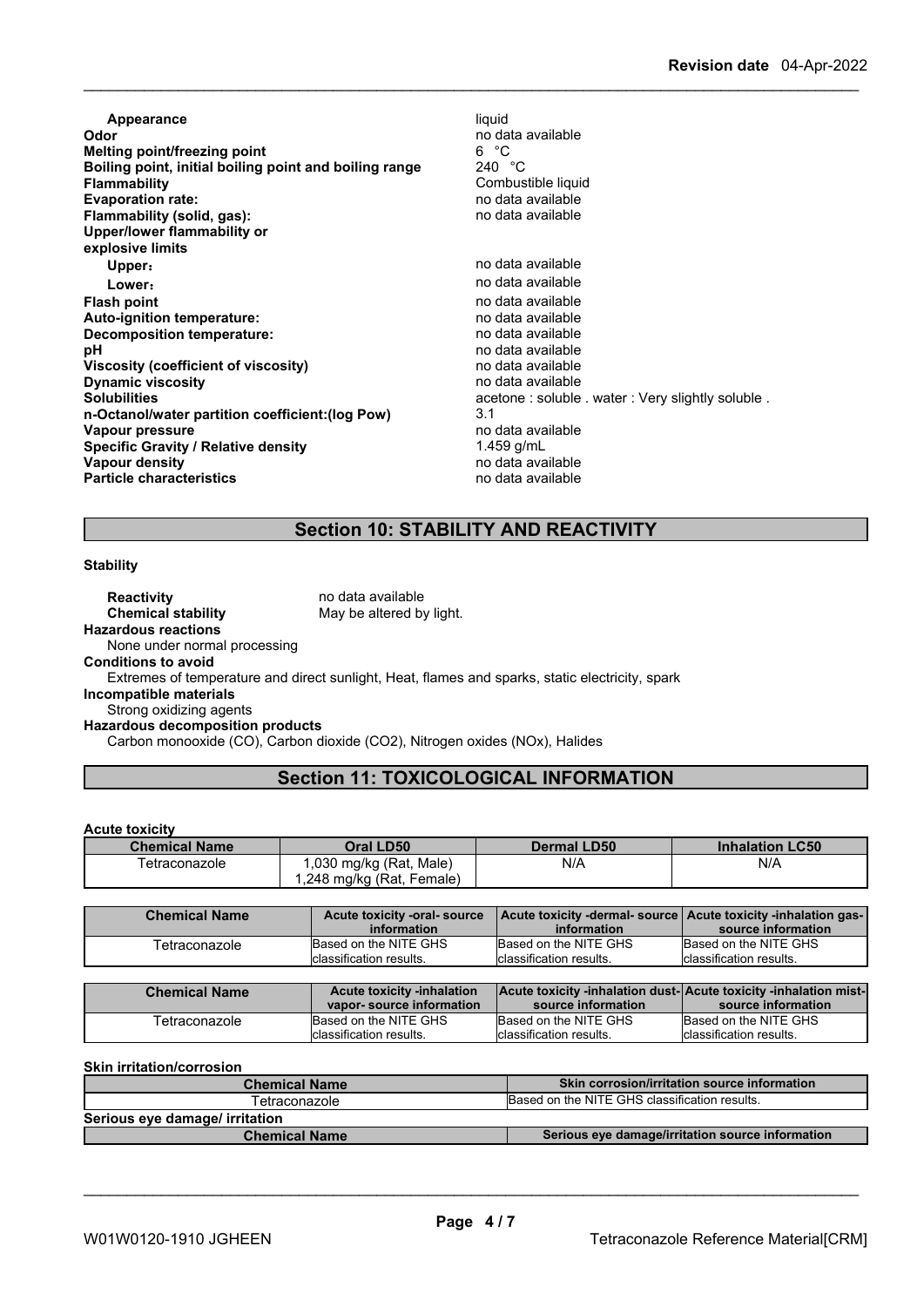| Tetraconazole                                        | Based on the NITE GHS classification results.        |
|------------------------------------------------------|------------------------------------------------------|
| Respiratory or skin sensitization                    |                                                      |
| <b>Chemical Name</b>                                 | Respiratory or Skin sensitization source information |
| Tetraconazole                                        | Based on the NITE GHS classification results.        |
| <b>Reproductive cell mutagenicity</b>                |                                                      |
| <b>Chemical Name</b>                                 | germ cell mutagencity source information             |
| Tetraconazole                                        | Based on the NITE GHS classification results.        |
| Carcinogenicity                                      |                                                      |
| <b>Chemical Name</b>                                 | <b>Carcinogenicity source information</b>            |
| Tetraconazole                                        | Based on the NITE GHS classification results.        |
| <b>Reproductive toxicity</b><br><b>Chemical Name</b> | Reproductive toxicity source information             |
| Tetraconazole                                        | Based on the NITE GHS classification results.        |
| <b>STOT-single exposure</b>                          |                                                      |
| <b>Chemical Name</b>                                 | STOT -single exposure- source information            |
| Tetraconazole                                        | Based on the NITE GHS classification results.        |
| <b>STOT-repeated exposure</b>                        |                                                      |
| <b>Chemical Name</b>                                 | STOT -repeated exposure- source information          |
| Tetraconazole                                        | Based on the NITE GHS classification results.        |
| <b>Aspiration hazard</b>                             |                                                      |
|                                                      |                                                      |

## **Section 12: ECOLOGICAL INFORMATION**

Tetraconazole **Based on the NITE GHS classification results.** 

**Ecotoxicity** No information available

#### **Other data**

| <b>Chemical Name</b> | Short-term (acute) hazardous to the<br>aquatic environment source<br>information | Long-term (chronic) hazardous to the<br>aquatic environment source<br>information |
|----------------------|----------------------------------------------------------------------------------|-----------------------------------------------------------------------------------|
| Tetraconazole        | <b>IBased on the NITE GHS classification</b>                                     | Based on the NITE GHS classification                                              |
|                      | results.                                                                         | results.                                                                          |

**Persistence and degradability** No information available<br>**Bioaccumulative potential** No information available **Bioaccumulative potential<br>Mobility in soil Hazard** to the ozone layer

No information available<br>No information available

## **Section 13: DISPOSAL CONSIDERATIONS**

## **Waste from residues**

Disposal should be in accordance with applicable regional, national and local laws and regulations. **Contaminated container and contaminated packaging**

Disposal should be in accordance with applicable regional, national and local laws and regulations.

## **Section 14: TRANSPORT INFORMATION**

| <b>ADR/RID</b><br>UN number<br>Proper shipping name:<br><b>UN classfication</b><br><b>Subsidiary hazard class</b> | Not regulated  |
|-------------------------------------------------------------------------------------------------------------------|----------------|
| Packing group<br><b>Marine pollutant</b>                                                                          | Not applicable |
| IMDG                                                                                                              | Not regulated  |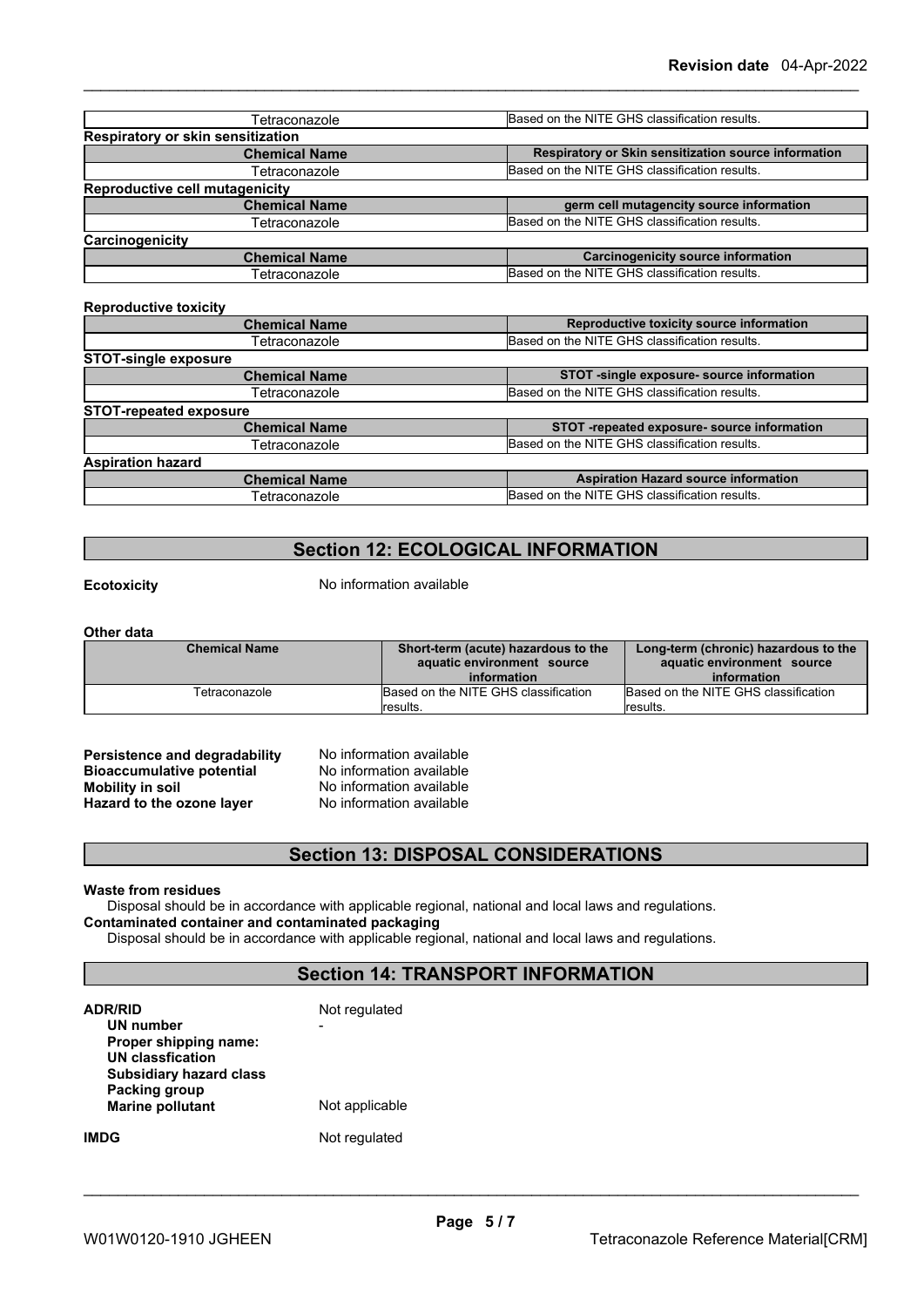| UN number<br>Proper shipping name:<br>UN classfication<br><b>Subsidiary hazard class</b><br>Packing group |                          |
|-----------------------------------------------------------------------------------------------------------|--------------------------|
| <b>Marine pollutant (Sea)</b>                                                                             | Not applicable           |
| Transport in bulk according to                                                                            | No information available |
| Annex II of MARPOL 73/78 and                                                                              |                          |
| the IBC Code                                                                                              |                          |
| ΙΑΤΑ                                                                                                      | Not regulated            |
| UN number                                                                                                 |                          |
| Proper shipping name:                                                                                     |                          |
| UN classfication                                                                                          |                          |
| <b>Subsidiary hazard class</b>                                                                            |                          |
| Packing group                                                                                             |                          |
| <b>Environmentally Hazardous</b>                                                                          | Not applicable           |
| <b>Substance</b>                                                                                          |                          |

## **Section 15: REGULATORY INFORMATION**

| International Inventories                     |                                                                                                                        |
|-----------------------------------------------|------------------------------------------------------------------------------------------------------------------------|
| <b>EINECS/ELINCS</b>                          | Listed                                                                                                                 |
| <b>TSCA</b>                                   | -                                                                                                                      |
|                                               |                                                                                                                        |
| Japanese regulations                          |                                                                                                                        |
| <b>Fire Service Act</b>                       | Category IV, Class II petroleums, dangerous grade 3                                                                    |
| <b>Poisonous and Deleterious</b>              | Not applicable                                                                                                         |
| <b>Substances Control Law</b>                 |                                                                                                                        |
|                                               | <b>Industrial Safety and Health Act</b> Dangerous Substances - Flammable Substance (Enforcement Order Attached Table 1 |
|                                               | Item $4)$                                                                                                              |
| <b>Regulations for the carriage</b>           | Not applicable                                                                                                         |
| and storage of dangerous                      |                                                                                                                        |
| goods in ship                                 |                                                                                                                        |
| <b>Civil Aeronautics Law</b>                  | Not applicable                                                                                                         |
| <b>Pollutant Release and Transfer Class 1</b> |                                                                                                                        |
| <b>Register Law</b>                           |                                                                                                                        |
| $(-2023.3.31)$                                |                                                                                                                        |
| Class 1 - No.                                 | 170                                                                                                                    |
| <b>Pollutant Release and Transfer</b>         | Class 2                                                                                                                |
| <b>Register Law</b>                           |                                                                                                                        |
| (2023/4/1)                                    |                                                                                                                        |
| Class 2 - No.                                 | 170                                                                                                                    |
| <b>Export Trade Control Order</b>             | Not applicable                                                                                                         |
|                                               |                                                                                                                        |

| <b>Chemical Name</b>                | Poisonous and Deleterious<br>Substances Control Law | Industrial Safety and Health Act   Pollutant Release and Transfer<br>Substances<br>(Law Art.57-2)<br>(~2024.3.31) | <b>Register Law</b><br>$(-2023.3.31)$ |  |
|-------------------------------------|-----------------------------------------------------|-------------------------------------------------------------------------------------------------------------------|---------------------------------------|--|
| Tetraconazole<br>112281-77-3 (98.0) |                                                     |                                                                                                                   | Applicable                            |  |

## **Section 16: OTHER INFORMATION**

| Key literature references and | NITE: National Institute of Technology and Evaluation (JAPAN)                   |
|-------------------------------|---------------------------------------------------------------------------------|
| sources for data etc.         | http://www.safe.nite.go.jp/japan/db.html                                        |
|                               | <b>IATA dangerous Goods Regulations</b>                                         |
|                               | RTECS: Registry of Toxic Effects of Chemical Substances                         |
|                               | Japan Industrial Safety and Health Association GHS Model SDS                    |
|                               | Dictionary of Synthetic Oraganic Chemistry, SSOCJ, Koudansha Scientific Co.Ltd. |
|                               | Chemical Dictionary, Kyouritsu Publishing Co., Ltd.                             |
|                               | etc                                                                             |